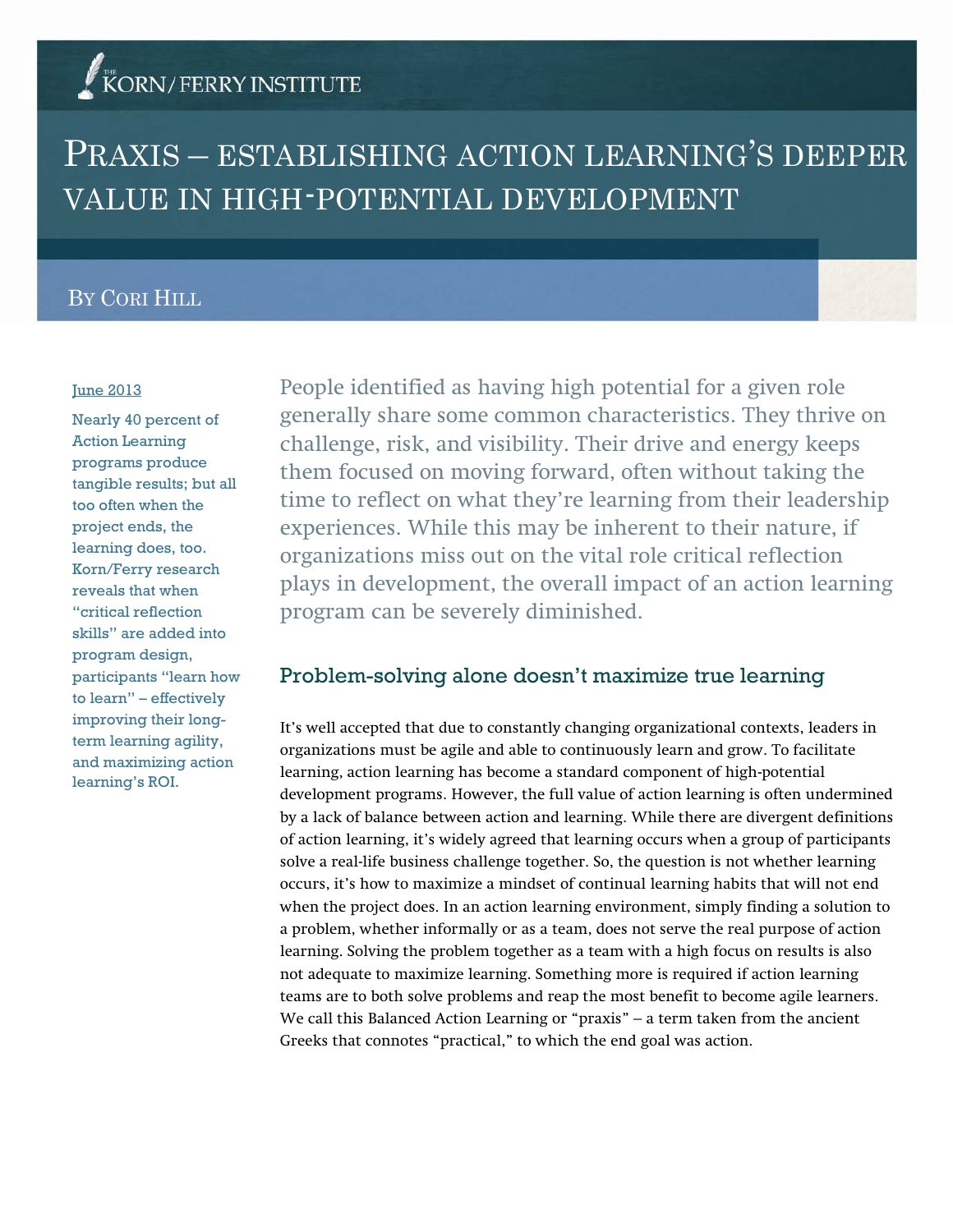The table below illustrates the balance between learning and results:

|                   |                          | <b>Maximizing Learning</b>  |                                                                            |
|-------------------|--------------------------|-----------------------------|----------------------------------------------------------------------------|
|                   |                          | Low Focus on Learning       | High Focus on Learning                                                     |
| Maximizing Impact | Low Focus<br>on Results  | Informal On-the-Job Project | Leadership Development Exercise                                            |
|                   | High Focus<br>on Results | <b>Task Force</b>           | <b>ACTION LEARNING NIRVANA</b><br><b>Balanced Action Learning (Praxis)</b> |

# Establish continual learning habits to ensure lasting agility

For action learning to create maximum value with high-potential leaders, it must produce meaningful action and generate first and second order learning benefits (Argyris, Putnam, and Smith 1985). First order learning occurs within a framework where action takes place and the learner observes that action. First order learning benefits are those that come as a result of learning from the actions and consequences of the project itself. By contrast, second order learning benefits are those that come as a result of "learning how to learn" because of how the project supports and teaches self-regulated learning. Second order learning goes beyond first order learning by getting participants to use critical thinking skills to explore how they observe. It's based on the principle that assessing and changing the way people observe can cause them to break out of old mental models, and lead to fresh insights, new points of view, and different actions and results in the future. It asks reflective questions and gets leaders to think about why they think the way they do. It is the basis for true continual learning. Organizations that couple learning agility with a culture that supports continual learning, equip their learning agile leaders to create organizational agility.

In order to produce both first and second order learning benefits, action learning programs must balance action with reflection. Programs must be designed to drive continual learning and not just be a one-time learning experience. To do this, collaborative, critical reflection that build "habits of mind" in the use of critical thinking skills must be an integral component. By taking a praxis approach, theory, lessons, and skills will be deliberately practiced in a context that reinforces how learning is achieved. Leaders "learn how to learn" and take those skills into future situations. Praxis-based action learning programs fully leverage action learning's maximum value.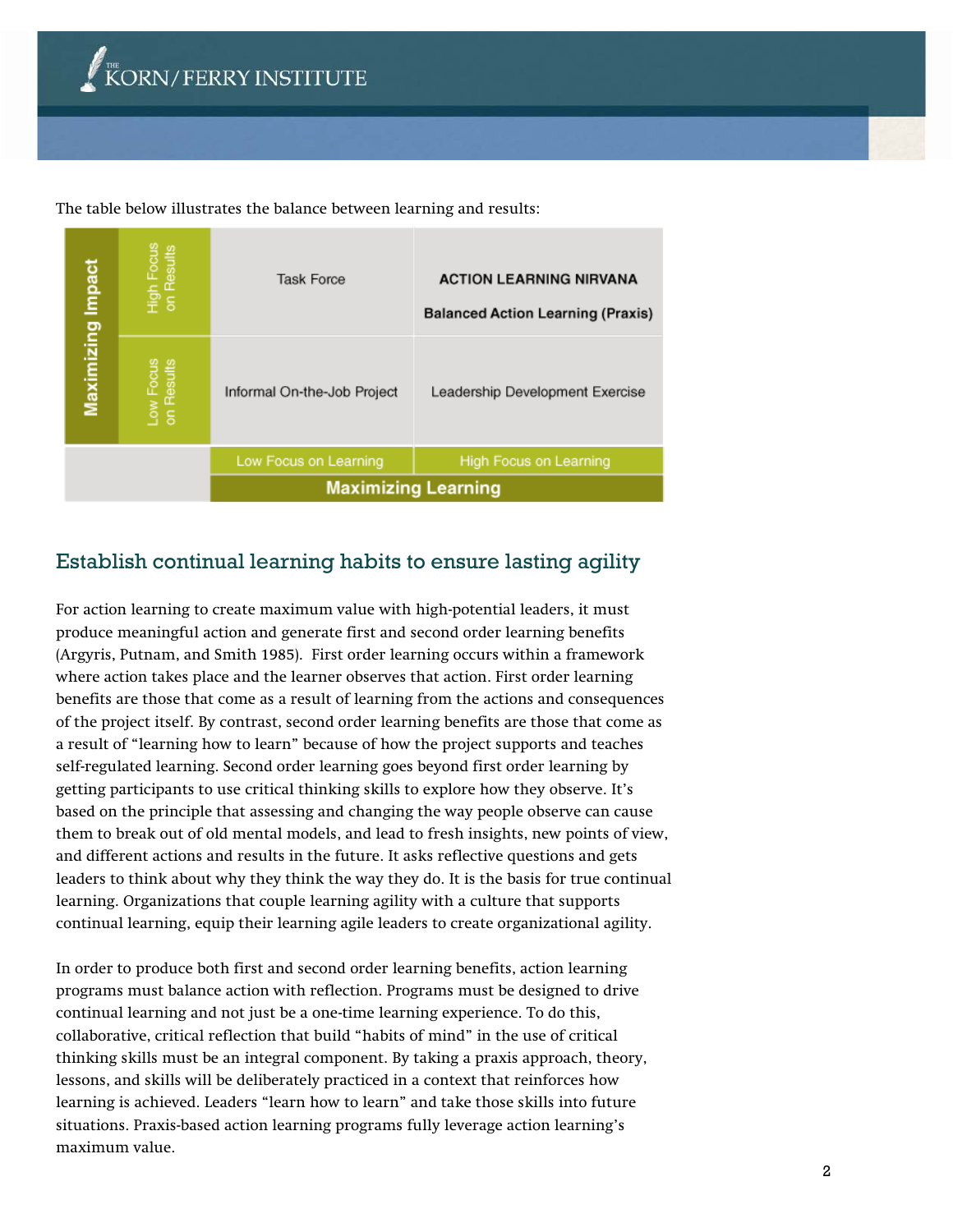## Praxis leverages the full ROI of action learning

Today's organizations need agile learners equipped and enabled to continually learn.

This means that they need to ensure that they are leveraging:

- 1. The Programmed knowledge already resident in their high-potential group
- 2. Active Questioning by peers, sponsors, mentors, and an experienced action learning coach to foster group discussion and sharing of knowledge (this is where new ideas emerge), then put into practice (results demonstrated and experienced)
- 3. Critical Reflection skills to form habits of mind and enable the deliberate practice of continuous learning



Participants in praxis-oriented action learning develop critical reflection habits that contribute to their own agility and, through them, the performance capacity of the organization. This added value is where HR leaders can drive ROI by ensuring that their investment is maximized to provide a longer-term value. Leaders who have solved a specific problem may know how to solve that problem again; leaders who develop a learning mindset know not only how to solve it, but how to adapt their thought processes to solve unfamiliar problems as they arise. The goal of high-potential development is to prepare leaders to lead in new and challenging circumstances of the next level or a pivotal assignment. To do this, they need to continuously learn. We propose that "learning how to learn" is more beneficial and the highest value goal for action learning.

It's simply more efficient and economical to optimize an action learning program to teach leaders how to learn and use that learning agility to confront future leadership challenges, than it is to implement a program where leaders solve a problem and walk away without a deeper understanding of the mindset, skills, and tools to continue to self-learn from what they experience in their careers.

It goes back to the old maxim: you can give someone a fish or you can teach them how to fish. The same principle applies: you can give a leader a learning experience or you can teach a leader how to learn from their experiences.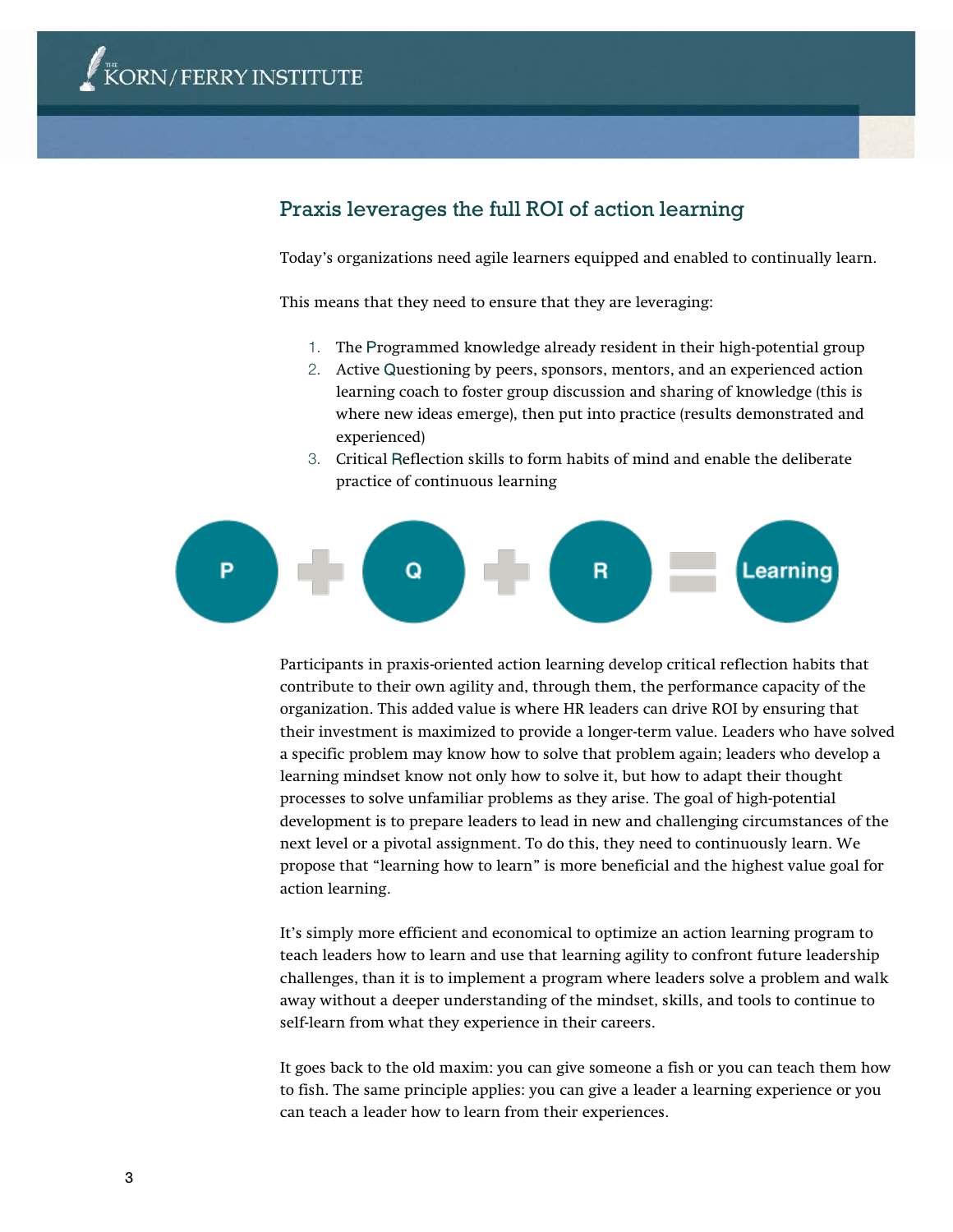Praxis engages leaders in practicing habits of mind that are associated with longer term leadership careers. Those habits include the ability to acquire new knowledge and put it into action, self-reflect, seek critical feedback, and adapt new approaches to unfamiliar challenges. Praxis-based action learning provides a rich environment for high potentials to engage in deeper learning, while at the same time provides the realworld results these leaders crave as they invest their time and energy in the program.

Leaders that employ a learning mindset as they tackle real-world challenges offer the agility and responsiveness organizations need to effectively compete in the marketplace. By establishing a learning mindset/skillset in high-potential leaders, organizations also set the stage to deepen the value of future development initiatives. The value of leaders who know how to self-learn and foster/coach learning skills in others throughout their careers cannot be underestimated.

# The essential components of Praxis-oriented action learning

Action learning as praxis emphasizes the following components:

- A diverse group of participants
- An action learning coach
- A knowledgeable internal sponsor
- A specific organizational problem without easily identifiable solutions
- Collaborative, critical reflection

### A diverse group of participants.

The more diverse group of leaders included in the program, the richer starting point for collaborative dialogue in action learning. Selecting high-potential leaders from across the organization and bringing them together to work on a challenge creates a greater depth of individual programmed knowledge to draw from, compared to choosing only those leaders who have experience in the function or area of the problem. The richer the starting diversity of knowledge, the better the outcomes will be.

#### An action learning coach.

Many high-potential action learning programs do not involve an experienced action learning coach. However, an action learning coach (either an external or internally trained one) has the ability to foster greater collaboration and inspire deeper reflection. A coach can "slow" a group of high potentials down, ask them to stop and reflect on what they've learned, elicit participation from those who are under-heard, and keep the participants aligned with the true goal of the program – learning how to learn.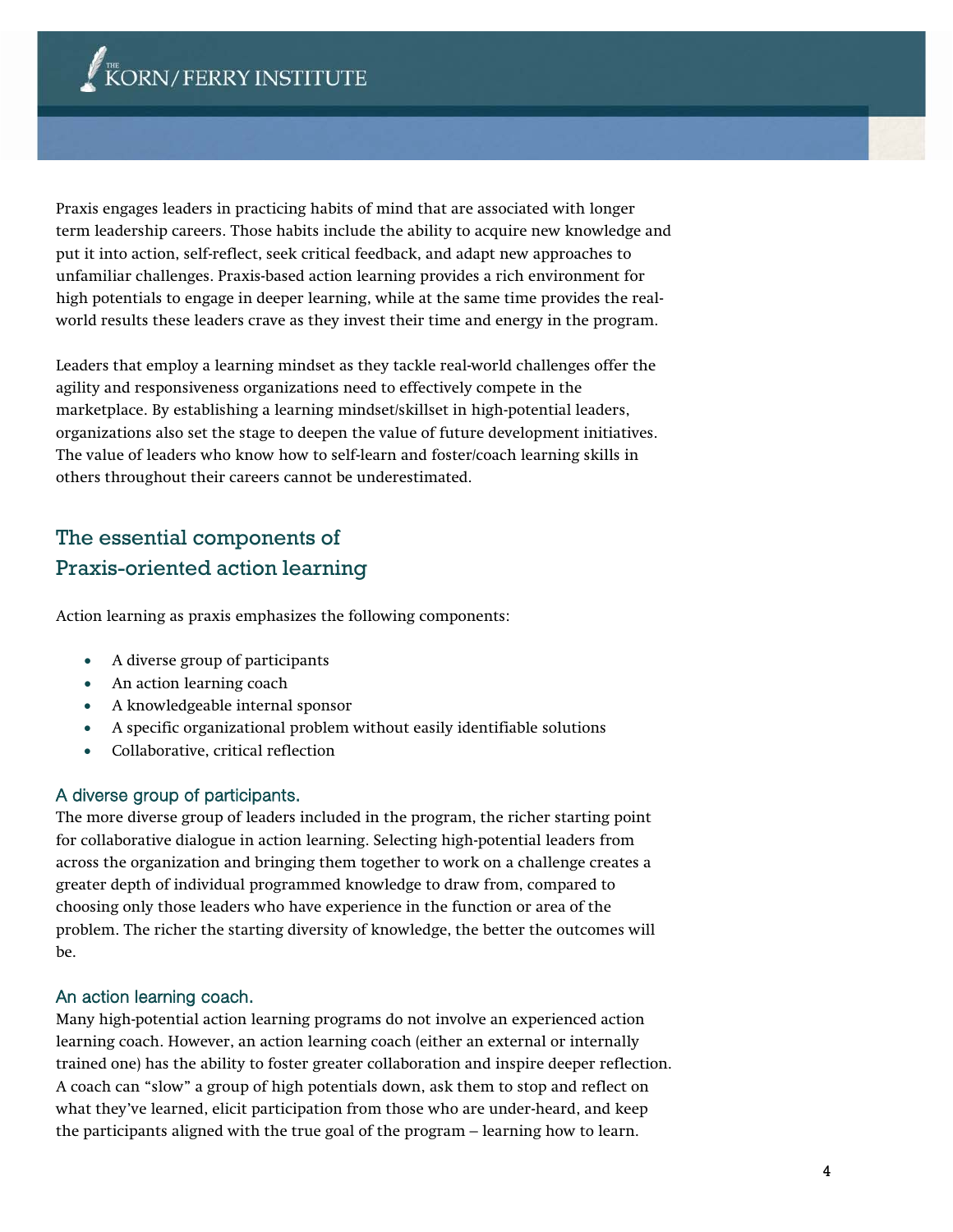#### A knowledgeable internal sponsor.

People learn from those who have walked before or are in the shoes they want to walk in. A knowledgeable internal sponsor will be available to answer questions and provide knowledge and feedback. They possess the wisdom of the journey that brought them to the role the high potentials aspire to and can share what they've learned along the way. Their involvement also signifies the organization's commitment to the program and the future of the high-potential leaders.

## A specific, organizational problem without easily identifiable solutions.

The problem must be real and challenging. It must have true, tangible value to the organization and clear reward in terms of visibility and outcomes for the participants upon resolution. It should stretch the participants out of their comfort zones, yet not be so daunting as to feel impossible.

#### Collaborative, critical reflection.

Critical reflection involves habits associated with thinking about the outcomes of work, identifying the positive actions that supported those outcomes, and the actions that could have been changed to achieve a different outcome – culminating in formulating a changed behavior strategy due to that reflection. The mechanism for learning is through asking questions. By asking questions, participants share knowledge and, in that process of continuing to ask questions, reach a place where neither person has more knowledge. This is the point when learning occurs: when combined knowledge equals more than individual knowledge. Knowledge transfers into learning by means of critical reflection.

The action learning coach and internal sponsor facilitate questions throughout the program, instigating and teaching participants to reflect and share their knowledge. Collaborative, critical reflection becomes an embedded aspect of learning that participants take back to their individual leadership roles and extend throughout their careers.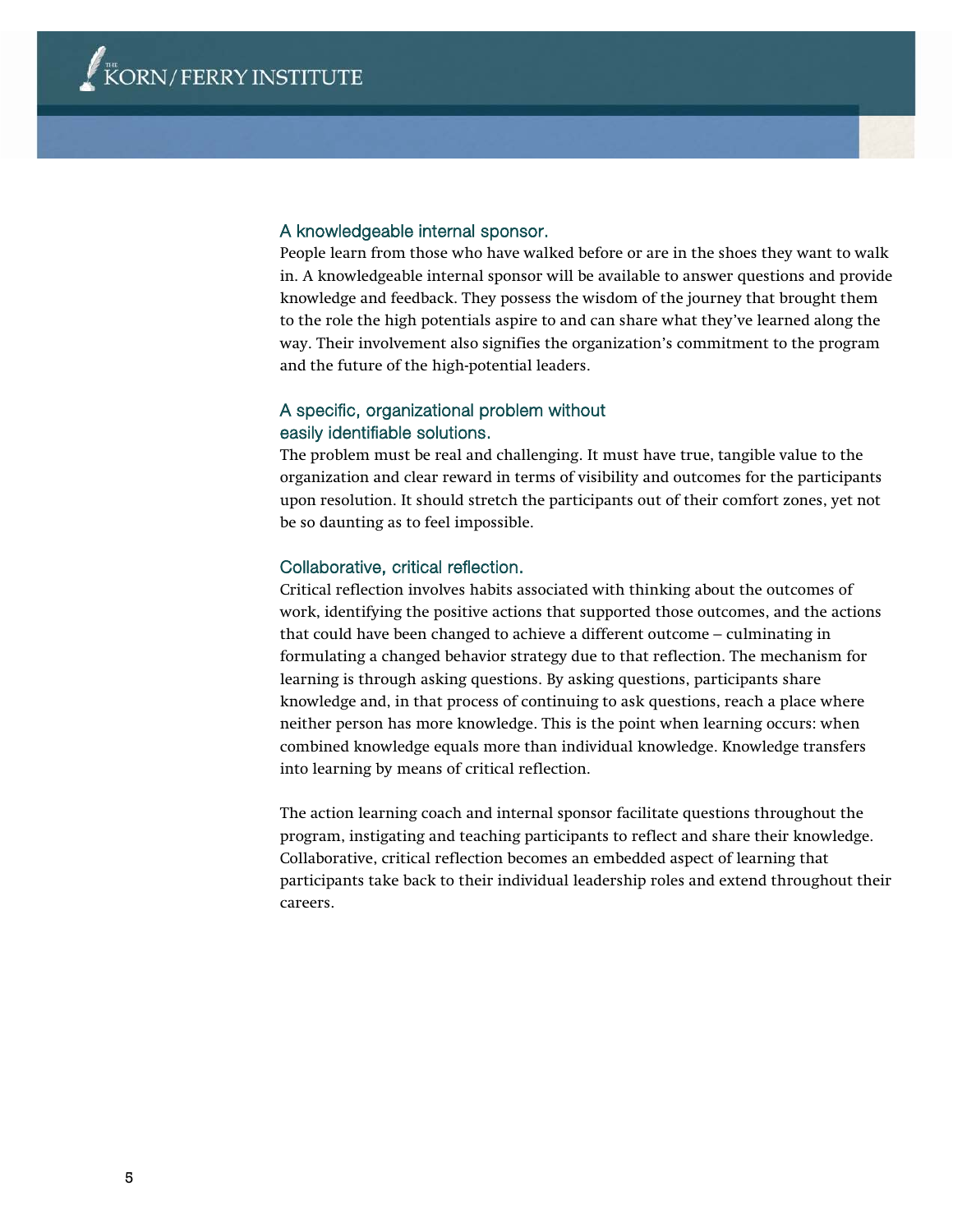# Summary: Praxis action learning maximizes continual learning

To increase the value of action learning, the organization can adopt praxis (Marquardt 1999) as a way to facilitate a mindset that embraces "learning how to learn." This should be the primary goal of action learning programs. While solving a critical business problem is an essential component, praxis-oriented, balanced action learning offers a longer-term payoff and should be incorporated in the concept, design, communication, delivery, and expectations of the action learning program. Focusing on the long-term value of having leaders who understand how to learn, critically reflect on their actions and adapt to new situations underscores the enhanced value of utilizing a praxis-based approach to action learning.

The upfront investment need not be much greater than the originally designed action learning program; however, the long-term benefits can be exponential.